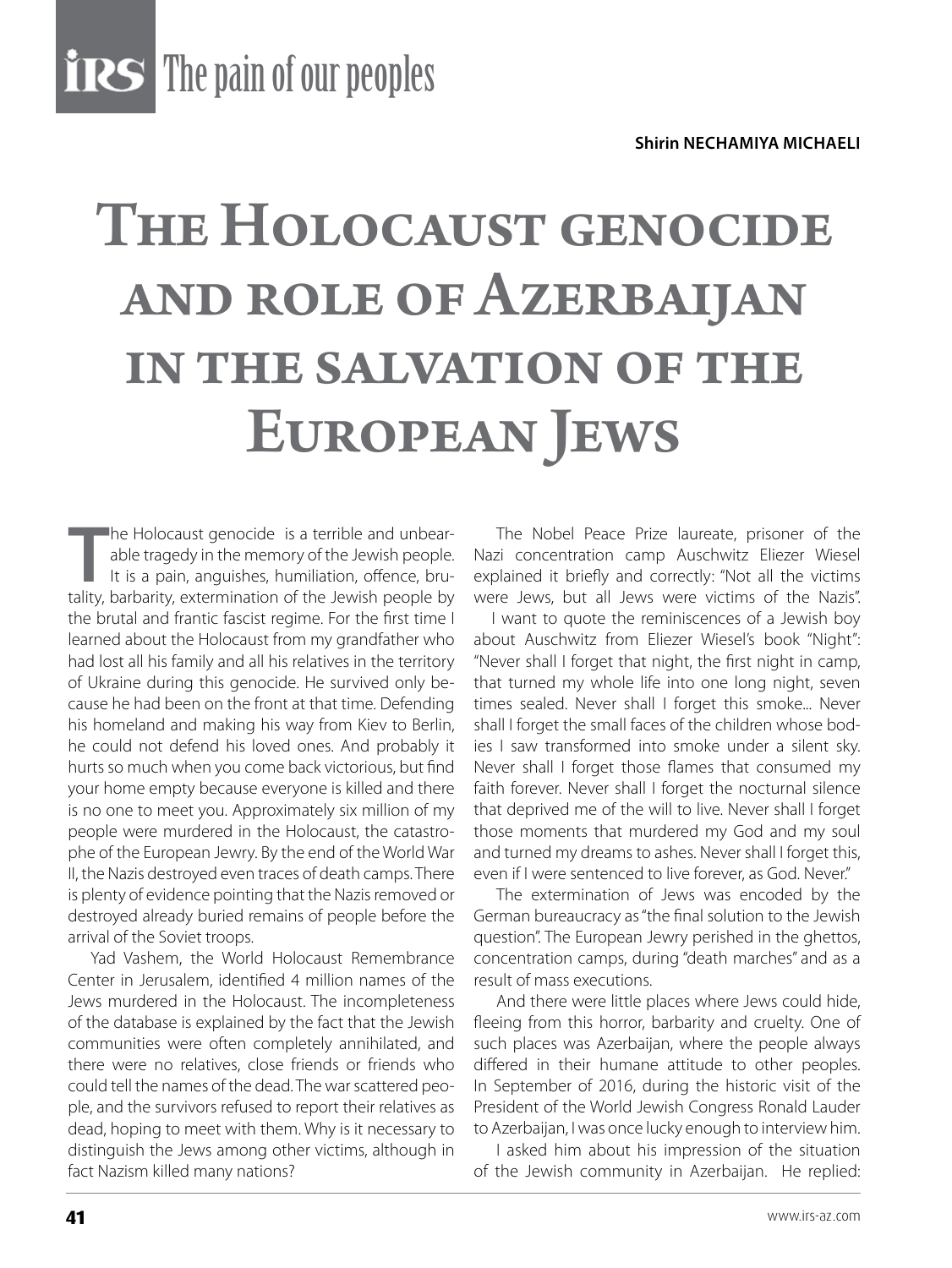

"I know that during the Holocaust Azerbaijan became one of the few shelters and then a real homeland for European Jews which saved their lives and their children's lives from the Nazis. Having visited this country, I was convinced that there is the most benevolent attitude in Azerbaijan towards the Jews."

 It is a well-known fact that Azerbaijani oil played a crucial role in the victory in the World War II. The Azerbaijani people also made a great contribution to the victory over fascism and the World War II, suffering numerous sacrifices. A lot of refugees and internally displaced persons in this war, most of whom were Jews, found shelter in Azerbaijan, including members of my family, who were saved thanks to humanity and tolerance of the Azerbaijani people.

One of genuine Azerbaijani heroes was Hamza Jumshud oglu Sadygov, the intelligence officer under the codename "Sadigashvili". Hamza Sadygov, as part of the Soviet military intelligence service near Stalingrad, captured the closest associate of Hitler, General Johann von Roddenburg, who personally exterminated the Jews and was very cruel. This beast in the guise of a man was called "the father of the biological bomb" of Hitler, who conducted tests on Jewish children. It was Hamza Sadygov

who became the savior of Jewish children. Thanks to his courage, dozens of Jewish families were saved.

Abraham Z. Kogan, a member of the 52nd Special Motorized Rifle Brigade of the former NKVD, wrote about the colonel of the 51st motorized rifle division, Hamza Sadygov: "I was introduced to the Azerbaijani hero by Isaac Aaron Mikhailovich, my fellow (we were both from Jewish families) who was born in Baku. He either was the counterintelligence agent of the 51st Motorized Infantry Division. We made friends with Colonel Sadygov, and one of the reasons was the role he played in saving more 30 Jewish families and a lot of Jewish children who hid in the kindergarten "Red". I sent the list of the liberated children to Moscow. Hamza Sadygov saved the Jewish children, who were kept in the "Palace of Death", and burned this palace to cover up the tracks. My Jewish friends and I used to call Sadygov a "fellow countryman." We sent a letter about his heroism to the synagogue. The letter was signed by eleven officers. We asked Solomon, the head of synagogue, to pray for Sadygov as he prays for us. In regard to him, we had our own plans. We were waiting for the end of the war."

According to the study materials, "Maariv" newspaper published an article headlined "Debt" on October 2, 1949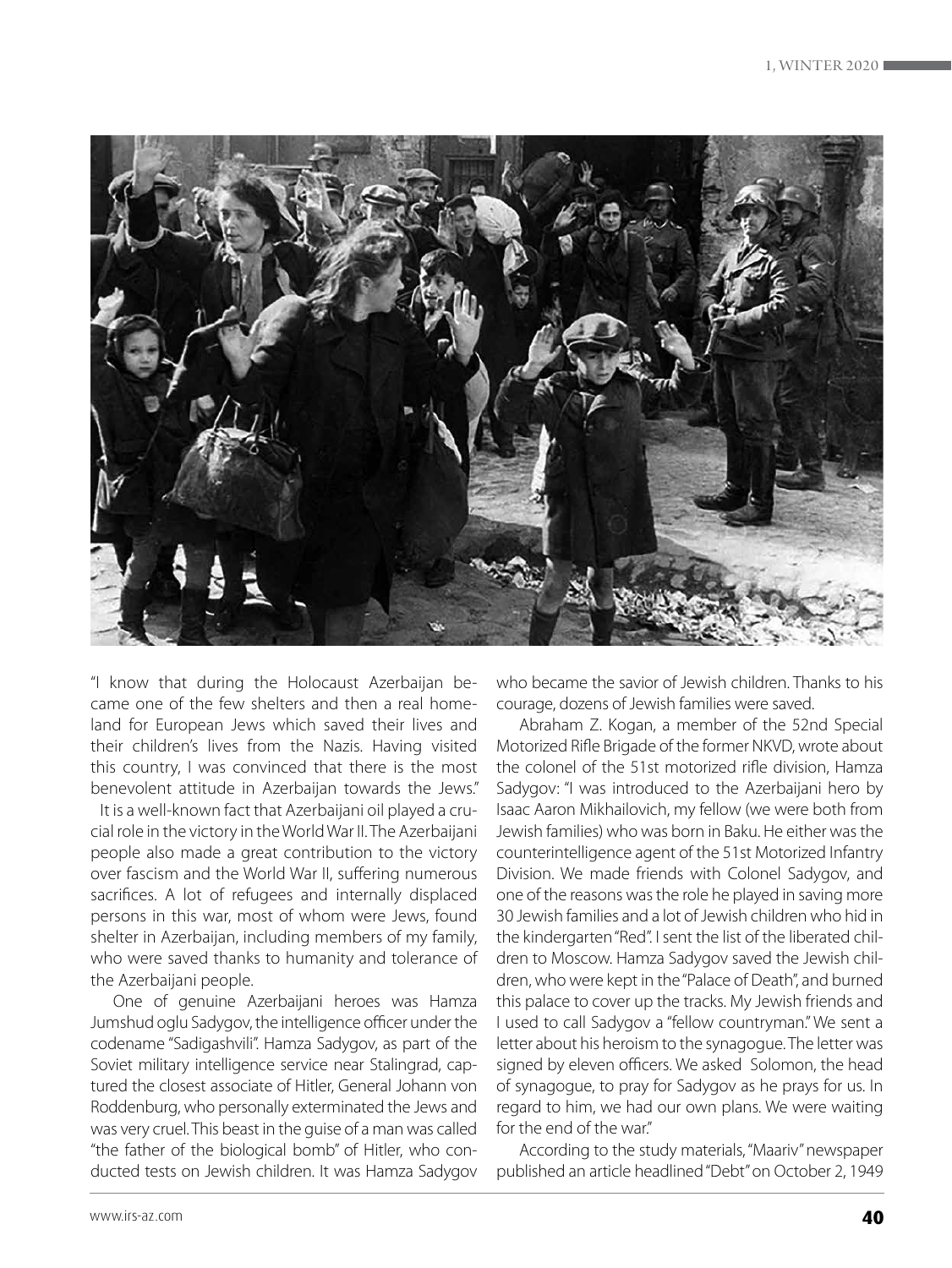## **TRS** The pain of our peoples



*Azerbaijani hero Hamza Jum shud oglu Sadygov saved hundreds of Jewish children from Nazi captivity*

by the military journalist I. Feldman, who gives a detailed information about Sadygov. He writes: "War is a scene where it becomes clear who is who. It does not forgive anyone and does not make favors for anyone. Azerbaijani Hamza Sadygov saved our children from imminent death in the battles for Stalingrad. 1942 year became one of the main pages of the new history of Israel. We ask our Jewish historians to write about this Azerbaijani Sadygov , a valiant warrior who saved our children from fascist captivity, so that they illuminate his heroism, his unselfish help to our families and children. We should not forget such a story." A copy of the newspaper is kept in the Museum of History of the Russian Federation.

For many years, the name of Azerbaijani hero Sadygov was consigned to oblivion. It was not mentioned in history books, it was rarely mentioned in memoir literature, and practically nobody knew about

*Holocaust Memorial. Berlin, Germany*



*A memorial to the victims of the Holocaust. Odessa, Ukraine*

it. Today, when many archives were opened and the half-forgotten names became public, Hamza Sadygov is near us again. On the front, he was better known under the codename "Sadygashvili." The main event in his military biography was the Battle of Stalingrad.

 He was nominated for the "Golden Star" Hero of the Soviet Union for courage and heroism. There are a lot of documents about him and his valor. Hamza Sadygov returned to Azerbaijan, his native Aghdam region, as a hero. Today his grave is located in Azerbaijan's territories,

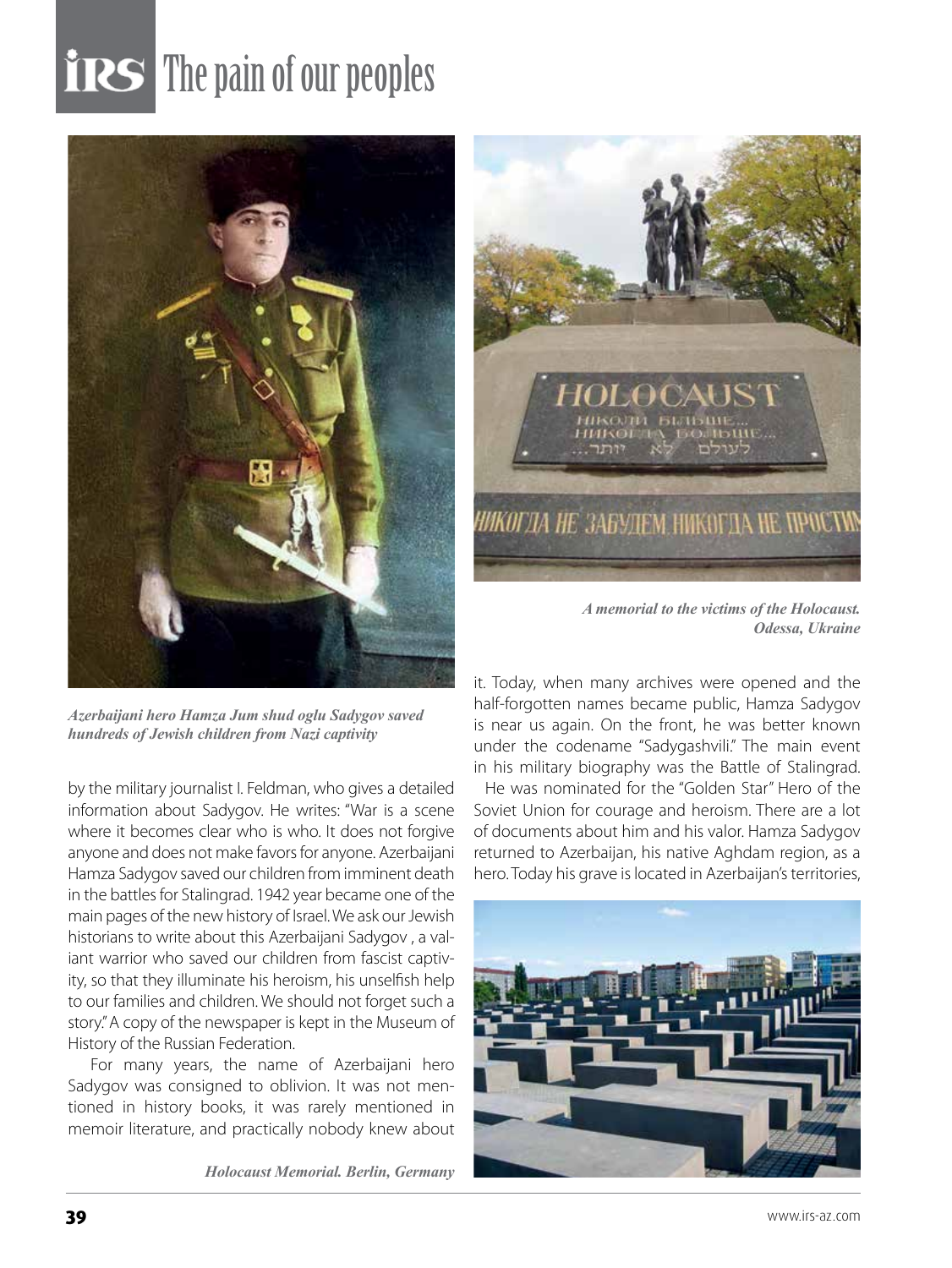*Yad Vashem National Holocaust and Heroism Memorial in Jerusalem*

occupied by Armenia and it is painful to realize that the hero, who had saved the Jewish children from the fascists, now lies under the feet of the Armenian fascists, who exterminated children both in the Azerbaijani city of Khojaly and in other occupied and nearby regions of Azerbaijan like German fascists.

As for the grave of Hamza Sadygov, it was reportedly destroyed by Armenian vandals. The relatives, including his son and grandchildren want to visit his grave in Agdam, however they cannot.

With his heroism, Azerbaijani colonel Sadygov erected a monument of courage and immortality in the hearts of his grateful generations. And there are a lot of such heroes in Azerbaijan. But the Azerbaijani people are mainly modest, so the name of hero Sadygov, who



fought against fascism and saved Jewish families, is very little known in the world as opposed to Armenia, where fascist generals and butchers like Dro and Nzhdeh had been glorified to the level of heroes.

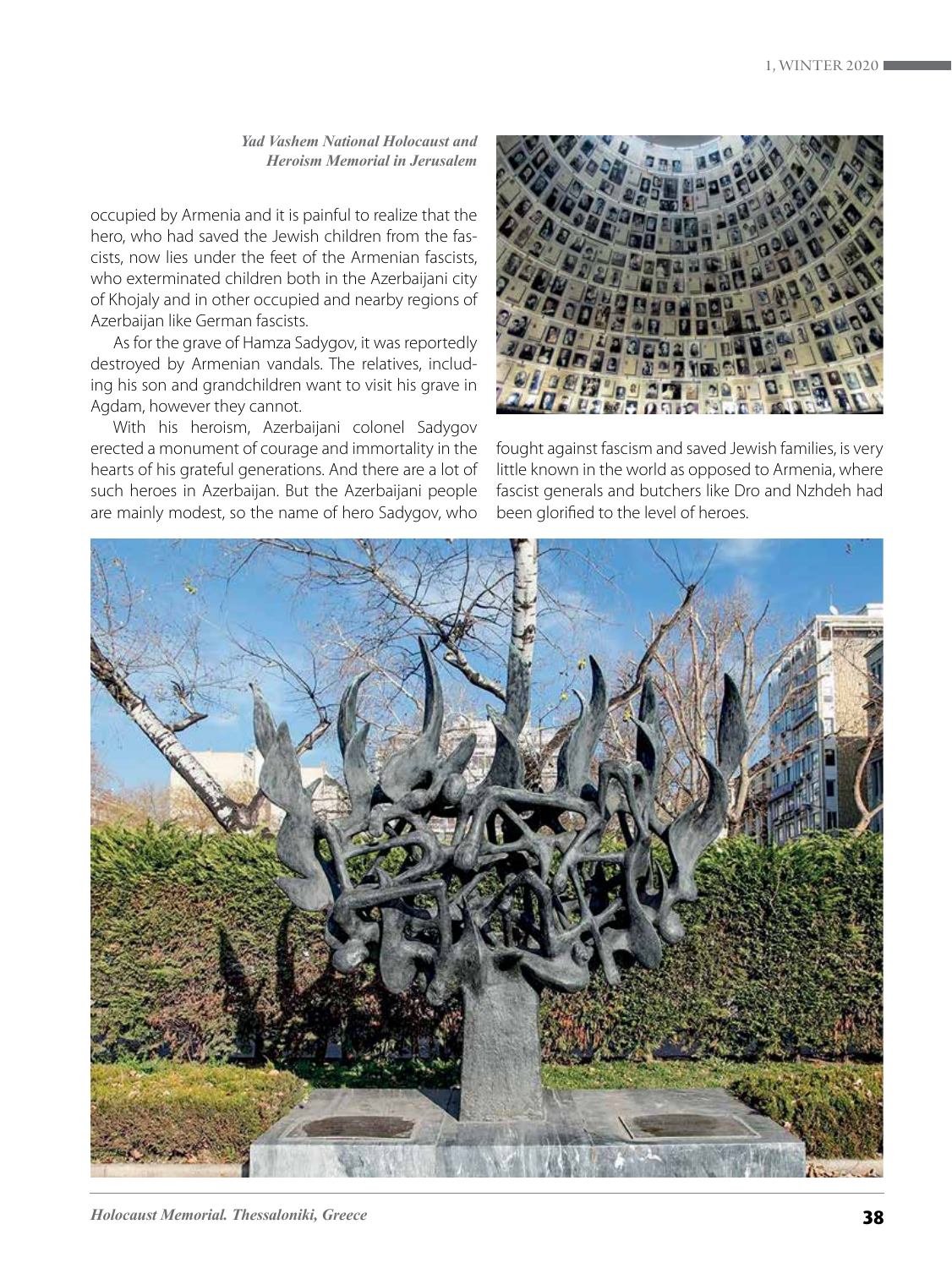## **TRS** The pain of our peoples



We do not interfere in the sovereign rights of peoples to interpret their history, historical past and perpetuate the memory of their national heroes. But we must not remain silent when people who are involved in the monstrous crimes of the Holocaust are made national heroes. And now, when fascism raises its head in Armenia, in Ukraine or somewhere else, the Israelis cannot and should not be silent behind this, since the popularization of Nazism, terrorism and fascism must be stopped earlier than a fire, it can spread faster than fire, then it may be too late.

Why did the massacre and murder of thousands of people at the end of the 20th century and the beginning of the 21st century become the cornerstone of all the collisions - spiritual, moral, political ones - involving all other problems? The Holocaust is a tragedy of my people, a tragedy that has long been a taboo subject. That is why, the bloody and barbaric act of genocide in the Azerbaijani town of Khojaly is my personal pain, my personal tragedy.

This barbaric brutality against innocent children, women and old people cannot be explained. The world should know that this crime is directed not only against the Azerbaijani people, but against all mankind. Many of the organizers and ideologists of Khojaly genocide, who even today occupy high positions in Armenia, including Armenian former defense minister Seyran Ohanyan, former Armenian president Serzh Sargsyan, former President Robert Kocharyan and others, must be brought to the International Court of Justice. The crime should not go unpunished, as impunity generates a new crime.

## *Shirin Nehamia Michaeli head of the Azerbaijan House in Acre city*

Today it is no longer a secret that the ideology of fascism, racial discrimination is propagated in Armenia at the state level. Monuments are erected in honor of Armenian Nazis who worked closely with fascist Germany, and streets, squares, educational institutions and strategic centers bear their names. The popularization of fascism, anti-Semitism and terrorism has become an integral part of the state policy in this South Caucasus country. Anti-Semitism also rages in Armenia along with Turkophobia.

Accusing Jews and Israel of its troubles, Armenia simultaneously pursues a policy of popularizing the Nazi General Garagen Nzhdeh, Drastamat Kanoyan (known by the nickname "Dro"), terrorist Monte Melkonyan and other "national heroes", perpetuates their memory and names.

In May 2016, former President of Armenia Serzh Sargsyan participated in the opening ceremony of a monument to the fascist and anti-Semite Gen. Garagin Nzhdeh. The most terrible and outrageous fact is that the fascist ideology called "Nzhdehism" is included in the program of educational institutions in Armenia, and the younger generation is brought up on these "values".

How should we react to the erection of the monument to the accomplice of the Nazis, fascist and anti-Semite Garegin Nzhdeh in Yerevan? Can a country glorify a fascist criminal accused of a crime against humanity? The perpetuation of the memory of the Armenian fascist and anti-Semite General Garegin Nzhdeh is a shame that violates the memory of the victims of the Holocaust.

The history will never forget the cruelty and barbarity of the 20,000-strong Armenian Legion of the Nazi Wehrmacht during the World War II. This can be called a time bomb because young people who grew up on such an ideology will remain committed to the ideology of fascism and terrorism in the future. The Armenian government financed the publication of a book titled "Garegin Nzhdeh and His Teaching" and the production of a multi-million dollar budget film about Nzhdeh. Armenia is spending the US and Russia's financial aid to promote fascism and terrorism. This state policy of Armenia is an example of extreme disrespect for millions of people who died in the struggle against fascism in the World War II, their relatives and veterans, especially citizens of the former USSR, who have exceptional merits in the victory over fascism. Did the Armenians have no other heroes than the Nazis Nzhdeh and Dro?

A few days ago Russian Foreign Minister Sergei Lavrov said: "We can't but be concerned that recently